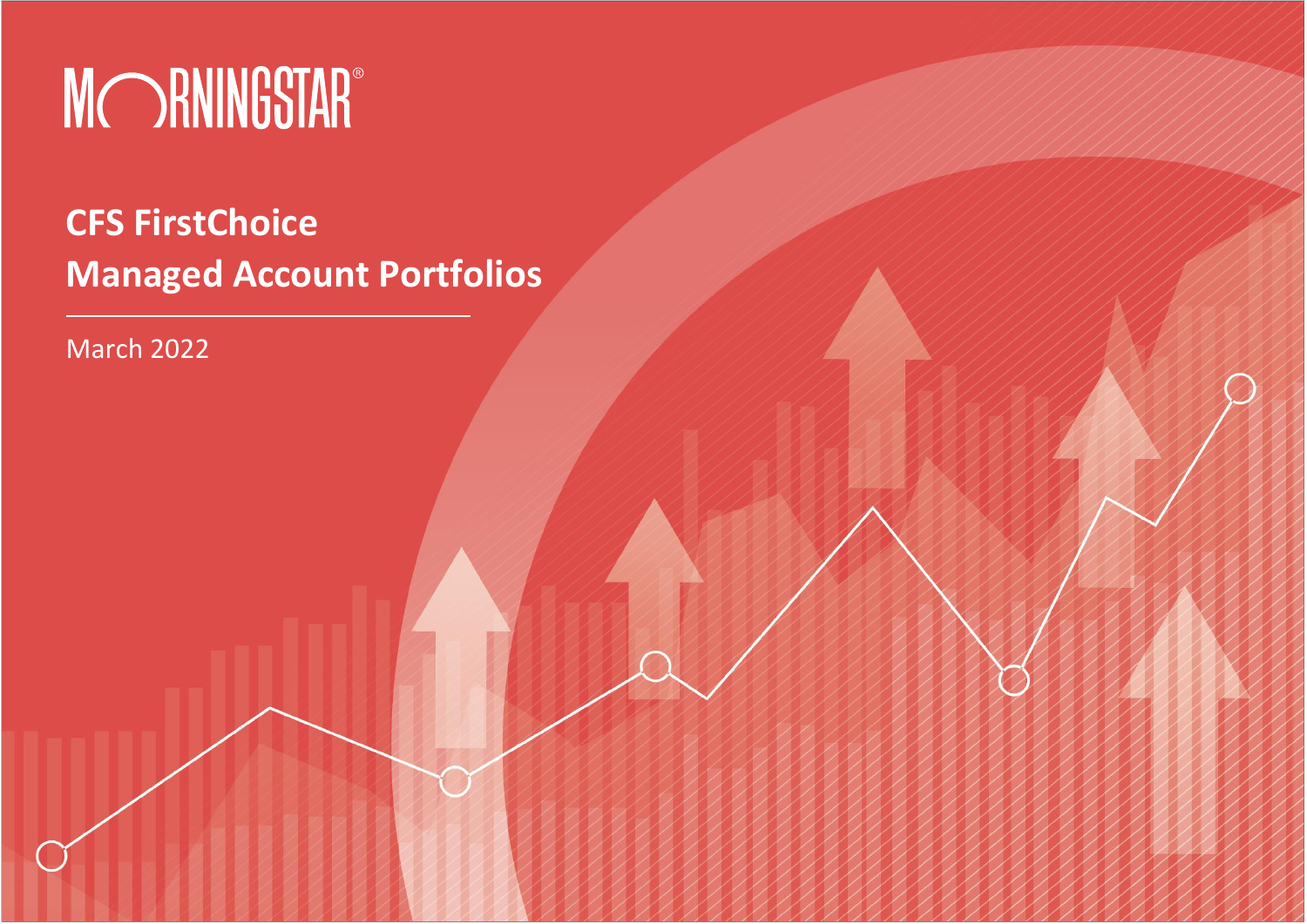### Morningstar CFS FC Managed Accounts

|                                                      |                                                       | Morningstar        |                    | Morningstar Morningstar | Morningstar Morningstar |                    | Morningstar        | <b>FirstChoice</b><br>Wholesale |       | <b>FirstChoice</b><br>Wholesale |       |
|------------------------------------------------------|-------------------------------------------------------|--------------------|--------------------|-------------------------|-------------------------|--------------------|--------------------|---------------------------------|-------|---------------------------------|-------|
| <b>CFS Investment Category</b>                       | <b>Fund</b>                                           | <b>Defensive</b>   | Conservative       | Moderate                | <b>Balanced</b>         | Growth             | <b>High Growth</b> | <b>Personal Super</b>           |       | <b>Pension</b>                  |       |
|                                                      |                                                       | <b>Target</b>      | <b>Target</b>      | <b>Target</b>           | <b>Target</b>           | <b>Target</b>      | <b>Target</b>      |                                 |       |                                 |       |
|                                                      |                                                       | <b>Allocations</b> | <b>Allocations</b> | <b>Allocations</b>      | <b>Allocations</b>      | <b>Allocations</b> | <b>Allocations</b> | <b>APIR</b>                     | Fee   | <b>APIR</b>                     | Fee   |
|                                                      | Cash                                                  | 28%                | 22%                | 11%                     | 10%                     | 4%                 | 2%                 |                                 |       |                                 |       |
| <b>Enhanced Cash</b>                                 | First Sentier Wholesale Strategic Cash                | 28%                | 22%                | 11%                     | 10%                     | 4%                 | 2%                 | <b>FSF0610AU</b>                | 0.29% | <b>FSF0538AU</b>                | 0.29% |
|                                                      | <b>Fixed Interest</b>                                 | 57%                | 48%                | 39%                     | 30%                     | 26%                | 8%                 |                                 |       |                                 |       |
| Diversified Fixed Interest                           | Pimco Wholesale Global Bond                           | 12%                | 10%                | 8%                      | 7%                      | 6%                 | 4%                 | <b>FSF1393AU</b>                | 1.11% | <b>FSF1399AU</b>                | 1.11% |
| Diversified Fixed Interest                           | Colchester Wholesale Global Government Bond           | 7%                 | 6%                 | 5%                      | 4%                      | 3%                 |                    | <b>FSF6700AU</b>                | 1.00% | <b>FSF7004AU</b>                | 1.00% |
| <b>Short Duration Fixed Interest</b>                 | Schroder Wholesale Absolute Return Income             | 11%                | 9%                 | 8%                      | 5%                      | 5%                 |                    | <b>FSF0649AU</b>                | 0.94% | FSF0577AU                       | 0.94% |
| <b>Australian Fixed Interest</b>                     | Pimco Wholesale Australian Bond                       | 17%                | 14%                | 11%                     | 9%                      | 8%                 | 4%                 | <b>FSF0617AU</b>                | 0.76% | <b>FSF0544AU</b>                | 0.76% |
| <b>Short Duration Fixed Interest</b>                 | Perpetual Wholesale Diversified Income                | 10%                | 9%                 | 7%                      | 5%                      | 4%                 |                    | <b>FSF1256AU</b>                | 0.95% | <b>FSF1250AU</b>                | 0.95% |
|                                                      | <b>Australian Equities</b>                            | 5%                 | 11%                | 19%                     | 23%                     | 26%                | 34%                |                                 |       |                                 |       |
| <b>Australian Share</b>                              | <b>Fidelity Wholesale Australian Equities</b>         | 5%                 | 6%                 | 7%                      | 9%                      | 10%                | 11%                | <b>FSF0833AU</b>                | 1.10% | <b>FSF0827AU</b>                | 1.09% |
| <b>Australian Share</b>                              | Schroder Wholesale Australian Equity                  |                    | 5%                 | 7%                      | 8%                      | 9%                 | 11%                | <b>FSF0588AU</b>                | 1.04% | <b>FSF0520AU</b>                | 1.04% |
| <b>Australian Share</b>                              | Investors Mutual Wholesale Australian Share           |                    |                    | 5%                      | 6%                      | 7%                 | 7%                 | <b>FSF0592AU</b>                | 1.24% | <b>FSF0524AU</b>                | 1.24% |
| Australian Share - Small Companies                   | First Sentier Wholesale Australian Small<br>Companies |                    |                    |                         |                         |                    | 5%                 | <b>FSF0646AU</b>                | 1.15% | FSF0573AU                       | 1.14% |
|                                                      | <b>International Equities</b>                         | 7%                 | 13%                | 22%                     | 29%                     | 32%                | 41%                |                                 |       |                                 |       |
| Global Share                                         | Magellan Wholesale Global Share - Hedged*             | 4%                 | 7%                 | 8%                      | 8%                      | 8%                 | 10%                | <b>FSF1788AU</b>                | 1.86% | <b>FSF1796AU</b>                | 1.84% |
| Global Share                                         | MFS Wholesale Global Equity                           | 3%                 | 6%                 | 8%                      | 11%                     | 11%                | 13%                | <b>FSF0625AU</b>                | 1.26% | <b>FSF0552AU</b>                | 1.25% |
| <b>Global Share</b>                                  | Platinum Wholesale International                      |                    |                    | 6%                      | 7%                      | 7%                 | 10%                | <b>FSF0648AU</b>                | 1.81% | <b>FSF0576AU</b>                | 1.80% |
| Global Share - Emerging Markets                      | <b>FirstChoice Wholesale Emerging Markets</b>         |                    |                    |                         | 3%                      | 6%                 | 8%                 | <b>FSF1007AU</b>                | 1.56% | <b>FSF1002AU</b>                | 1.55% |
|                                                      | <b>Property and Infrastructure</b>                    | 3%                 | 6%                 | 9%                      | 8%                      | 12%                | 15%                |                                 |       |                                 |       |
| Global Property and Infrastructure<br>Securities     | FirstChoice Wholesale Global Property<br>Securities   |                    | 3%                 | 4%                      | 3%                      | 3%                 | 5%                 | FSF0776AU                       | 1.41% | FSF0763AU                       | 1.41% |
| Global Property and Infrastructure<br>Securities     | Magellan Wholesale Infrastructure*                    | 3%                 | 3%                 | 5%                      | 5%                      | 6%                 | 7%                 | <b>FSF1790AU</b>                | 1.73% | <b>FSF1798AU</b>                | 1.74% |
| Australian Property and Infrastructure<br>Securities | Ironbark Wholesale Property Securities                |                    |                    |                         |                         | 3%                 | 3%                 | <b>FSF0640AU</b>                | 0.86% | FSF0567AU                       | 0.85% |
|                                                      | <b>Total Growth</b>                                   | 15%                | 30%                | 50%                     | 60%                     | 70%                | 90%                |                                 |       |                                 |       |
|                                                      | <b>Total Defensive</b>                                | 85%                | 70%                | 50%                     | 40%                     | 30%                | 10%                |                                 |       |                                 |       |
|                                                      |                                                       | 100%               | 100%               | 100%                    | 100%                    | 100%               | 100%               |                                 |       |                                 |       |
|                                                      | <b>Superannuation Portfolio Fee</b>                   | 0.83%              | 0.93%              | 1.11%                   | 1.16%                   | 1.22%              | 1.33%              |                                 |       |                                 |       |
|                                                      | <b>Pension Portfolio Fee</b>                          | 0.83%              | 0.93%              | 1.11%                   | 1.15%                   | 1.22%              | 1.33%              |                                 |       |                                 |       |

© 2022 Morningstar, Inc. All rights reserved. For important disclosures see the last page of this report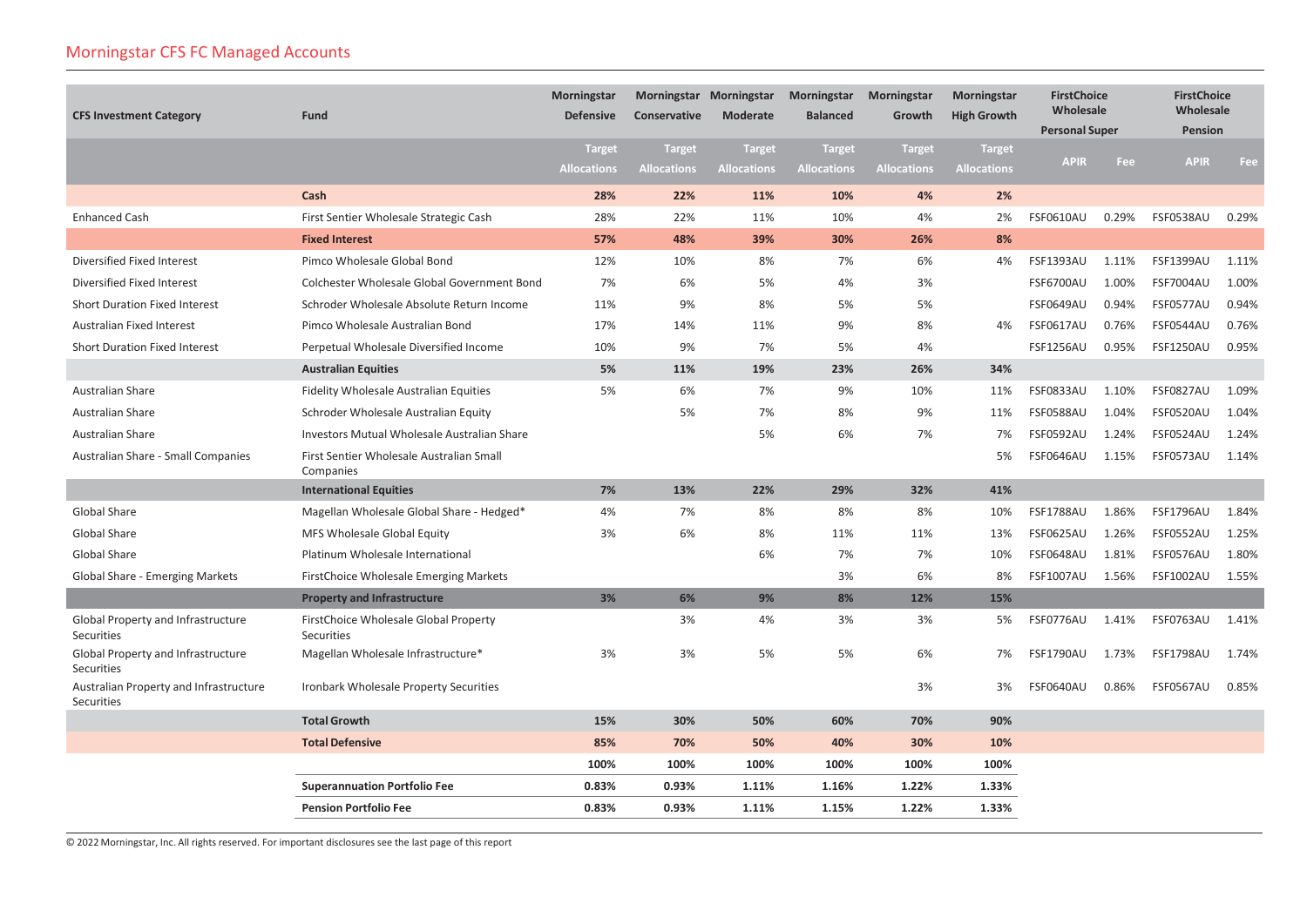### **Notes**

Notes: Fees include: administration fees and costs, investment fees and costs, estimated performance fee (if applicable) as per the CFS FirstChoice Wholesale Personal Super and Pension PDS dated 13th December 2021. \*denote performance fee funds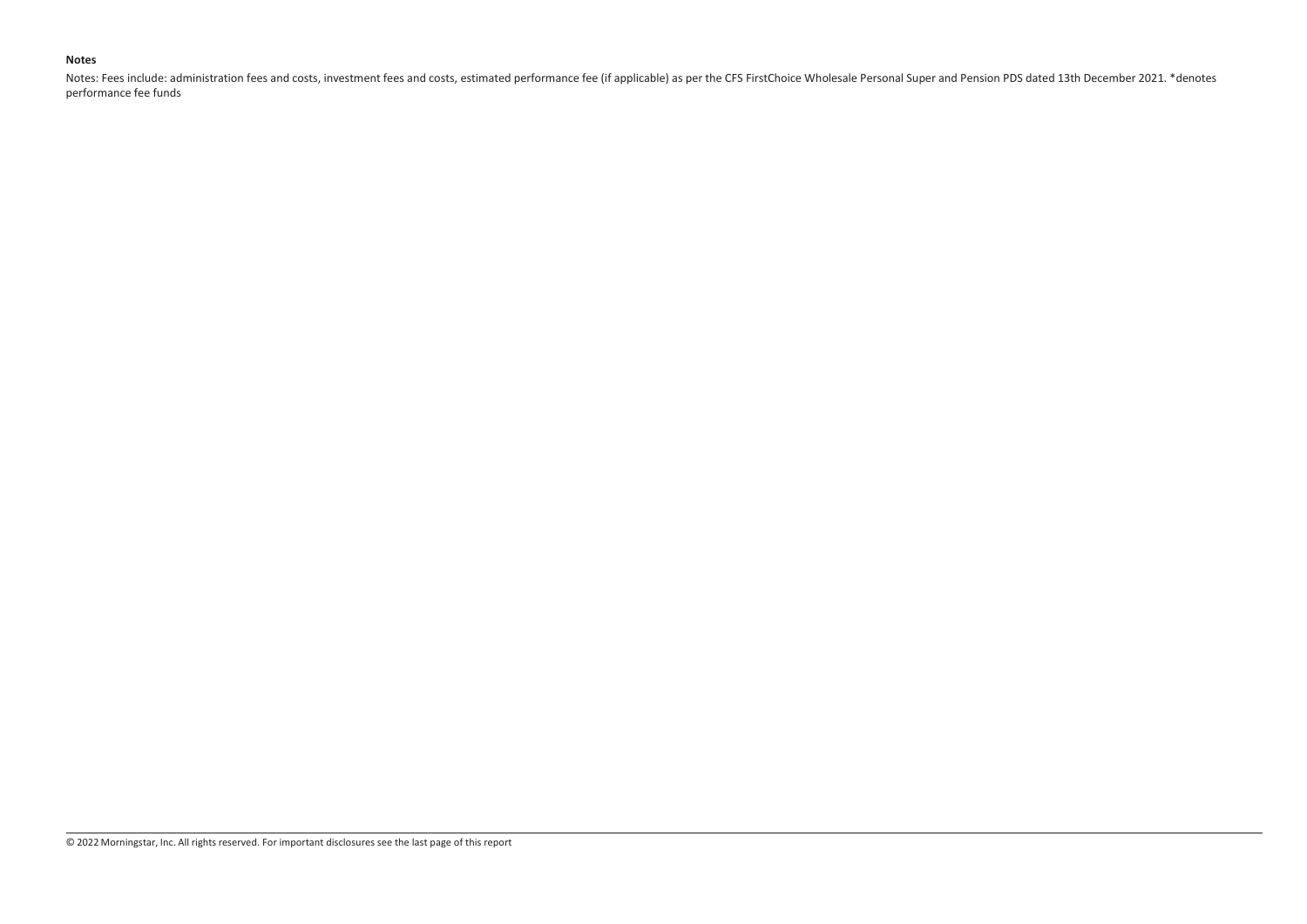## Morningstar CFS FC Core Managed Accounts

| <b>CFS Investment Category</b>                          | <b>Fund</b>                                                        | <b>Morningstar</b><br>Core          | Morningstar Morningstar Morningstar<br>Core<br>Defensive Conservative | Core<br>Moderate                    | Core<br><b>Balanced</b>             | Morningstar Morningstar<br>Core<br>Growth | <b>Core High</b><br>Growth        | <b>FirstChoice</b><br>Wholesale<br>Personal<br><b>Super</b> |       | <b>FirstChoice</b><br>Wholesale<br>Pension |       |
|---------------------------------------------------------|--------------------------------------------------------------------|-------------------------------------|-----------------------------------------------------------------------|-------------------------------------|-------------------------------------|-------------------------------------------|-----------------------------------|-------------------------------------------------------------|-------|--------------------------------------------|-------|
|                                                         |                                                                    | <b>Target</b><br><b>Allocations</b> | <b>Target</b><br><b>Allocations</b>                                   | <b>Target</b><br><b>Allocations</b> | <b>Target</b><br><b>Allocations</b> | <b>Targe</b><br><b>Allocation</b><br>S    | <b>Targe</b><br><b>Allocation</b> | <b>APIR</b>                                                 | Fee   | <b>APIR</b>                                | Fee   |
|                                                         | Cash                                                               | 28%                                 | 22%                                                                   | 11%                                 | 10%                                 | 4%                                        | 2%                                |                                                             |       |                                            |       |
| <b>Enhanced Cash</b>                                    | First Sentier Wholesale Strategic Cash                             | 28%                                 | 22%                                                                   | 11%                                 | 10%                                 | 4%                                        | 2%                                |                                                             |       | FSF0610AU 0.29% FSF0538AU 0.29%            |       |
|                                                         | <b>Fixed Interest</b>                                              | 57%                                 | 48%                                                                   | 39%                                 | 30%                                 | 26%                                       | 8%                                |                                                             |       |                                            |       |
| Diversified Fixed Interest                              | Colonial First State Wholesale Index Global Bond                   | 12%                                 | 10%                                                                   | 8%                                  | 7%                                  | 6%                                        | 4%                                | FSF9175AU 0.38%                                             |       | <b>FSF5788AU</b>                           | 0.38% |
| Diversified Fixed Interest                              | Colchester Wholesale Global Government Bond                        | 7%                                  | 6%                                                                    | 5%                                  | 4%                                  | 3%                                        |                                   | FSF6700AU 1.00%                                             |       | FSF7004AU                                  | 1.00% |
| <b>Short Duration Fixed Interest</b>                    | Schroder Wholesale Absolute Return Income                          | 11%                                 | 9%                                                                    | 8%                                  | 5%                                  | 5%                                        |                                   | <b>FSF0649AU</b>                                            | 0.94% | FSF0577AU                                  | 0.94% |
| <b>Australian Fixed Interest</b>                        | Colonial First State Wholesale Index Australian Bond               | 17%                                 | 14%                                                                   | 11%                                 | 9%                                  | 8%                                        | 4%                                | <b>FSF0618AU</b>                                            | 0.34% | FSF0545AU                                  | 0.34% |
| <b>Short Duration Fixed Interest</b>                    | Perpetual Wholesale Diversified Income                             | 10%                                 | 9%                                                                    | 7%                                  | 5%                                  | 4%                                        |                                   |                                                             |       | FSF1256AU 0.95% FSF1250AU                  | 0.95% |
|                                                         | <b>Australian Equities</b>                                         | 5%                                  | 11%                                                                   | 19%                                 | 23%                                 | 26%                                       | 34%                               |                                                             |       |                                            |       |
| Australian Share                                        | Colonial First State Wholesale Index Australian Share              | 5%                                  | 6%                                                                    | 7%                                  | 9%                                  | 10%                                       | 11%                               | FSF0581AU 0.34%                                             |       | FSF0513AU                                  | 0.34% |
| Australian Share                                        | Fidelity Wholesale Australian Equities                             |                                     | 5%                                                                    | 7%                                  | 8%                                  | 9%                                        | 11%                               | FSF0833AU 1.10%                                             |       | <b>FSF0827AU</b>                           | 1.09% |
| Australian Share                                        | Realindex Wholesale Australian Share                               |                                     |                                                                       | 5%                                  | 6%                                  | 7%                                        | 7%                                | <b>FSF1003AU</b>                                            | 0.64% | FSF0998AU                                  | 0.64% |
| Australian Share - Small Companies                      | First Sentier Wholesale Australian Small Companies                 |                                     |                                                                       |                                     |                                     |                                           | 5%                                |                                                             |       | FSF0646AU 1.15% FSF0573AU                  | 1.14% |
|                                                         | <b>International Equities</b>                                      | 7%                                  | 13%                                                                   | 22%                                 | 29%                                 | 32%                                       | 41%                               |                                                             |       |                                            |       |
| Global Share                                            | Colonial First State Wholesale Index Global Share-<br>Hedged       | 3%                                  | 6%                                                                    | 8%                                  | 11%                                 | 11%                                       | 13%                               | FSF0835AU 0.38%                                             |       | FSF0829AU                                  | 0.37% |
| <b>Global Share</b>                                     | Realindex Wholesale Global Share                                   | 4%                                  | 7%                                                                    | 8%                                  | 8%                                  | 8%                                        | 10%                               | <b>FSF1005AU</b>                                            | 0.75% | <b>FSF1000AU</b>                           | 0.74% |
| Global Share                                            | Stewart Investors Wholesale Worldwide<br>Sustainability            |                                     |                                                                       | 6%                                  | 7%                                  | 7%                                        | 10%                               | FSF1737AU 1.05%                                             |       | FSF1728AU                                  | 1.04% |
| <b>Global Share - Emerging Markets</b>                  | FirstChoice Wholesale Emerging Markets                             |                                     |                                                                       |                                     | 3%                                  | 6%                                        | 8%                                |                                                             |       | FSF1007AU 1.56% FSF1002AU                  | 1.55% |
|                                                         | <b>Property and Infrastructure</b>                                 | 3%                                  | 6%                                                                    | 9%                                  | 8%                                  | 12%                                       | 15%                               |                                                             |       |                                            |       |
| Global Property and Infrastructure<br>Securities        | Colonial First State Wholesale Index Global Property<br>Securities |                                     | 3%                                                                    | 4%                                  | 3%                                  | 3%                                        |                                   | 5% FSF3667AU 0.37% FSF9777AU                                |       |                                            | 0.37% |
| Global Property and Infrastructure<br><b>Securities</b> | Magellan Wholesale Infrastructure*                                 | 3%                                  | 3%                                                                    | 5%                                  | 5%                                  | 6%                                        | 7%                                | FSF1790AU 1.73% FSF1798AU                                   |       |                                            | 1.74% |
| Australian Property and Infrastructure<br>Securities    | Colonial First State Wholesale Index Property<br>Securities        |                                     |                                                                       |                                     |                                     | 3%                                        | 3%                                | FSF0643AU                                                   | 0.34% | FSF0570AU                                  | 0.34% |
|                                                         | <b>Total Growth</b>                                                | 15%                                 | 30%                                                                   | 50%                                 | 60%                                 | 70%                                       | 90%                               |                                                             |       |                                            |       |
|                                                         | <b>Total Defensive</b>                                             | 85%                                 | 70%                                                                   | 50%                                 | 40%                                 | 30%                                       | 10%                               |                                                             |       |                                            |       |
|                                                         |                                                                    | 100%                                | 100%                                                                  | 100%                                | 100%                                | 100%                                      | 100%                              |                                                             |       |                                            |       |

© 2022 Morningstar, Inc. All rights reserved. For important disclosures see the last page of this report